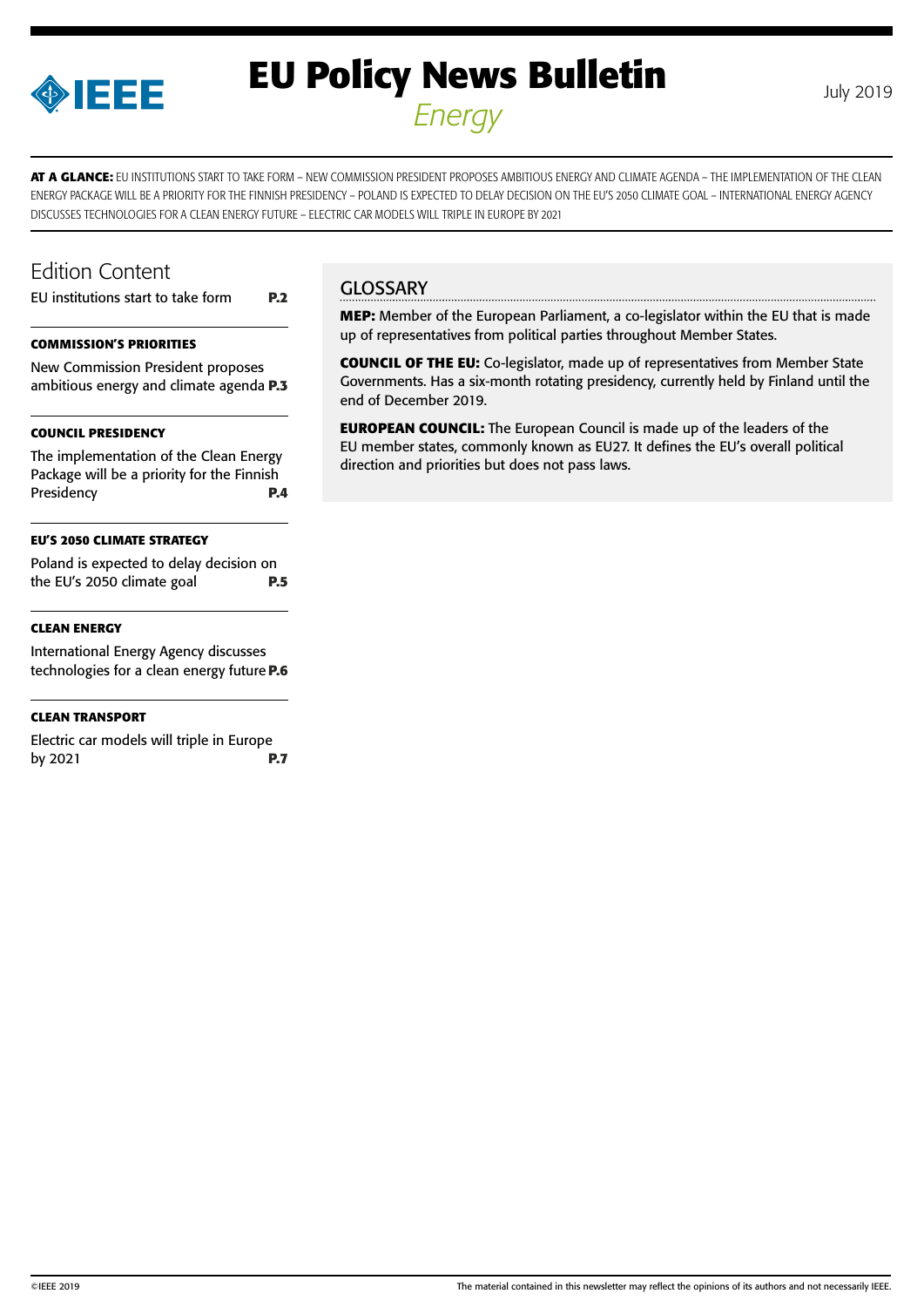<span id="page-1-0"></span>EU institutions start to take form **P.2**

### **[COMMISSION'S PRIORITIES](#page-2-0)**

[New Commission President proposes](#page-2-0)  [ambitious energy and climate agenda](#page-2-0) **P.3**

#### **[COUNCIL PRESIDENCY](#page-3-0)**

[The implementation of the Clean Energy](#page-3-0)  [Package will be a priority for the Finnish](#page-3-0)  [Presidency](#page-3-0) **P.4**

#### **[EU'S 2050 CLIMATE STRATEGY](#page-4-0)**

[Poland is expected to delay decision on](#page-4-0)  [the EU's 2050 climate goal](#page-4-0) **P.5**

#### **[CLEAN ENERGY](#page-5-0)**

[International Energy Agency discusses](#page-5-0)  [technologies for a clean energy future](#page-5-0)**P.6**

#### **[CLEAN TRANSPORT](#page-6-0)**

[Electric car models will triple in Europe](#page-6-0)  [by 2021](#page-6-0) **P.7**

### EU ELECTIONS

## **EU institutions start to take form**



 $\bigcap$ Chu

At the beginning of the month of July 2019, after intense negotiations, the European Council proposed a package for the top EU jobs. The President of the European Commission, who was later endorsed by the European Parliament, will be Ursula von der Leyen (German/Christian Democrats) for the next five years. The President of the European Council will be Charles Michel (Belgian/Liberal) from December 2019 to May 2022. Christine Lagarde (France/Christian Democrats) will be heading the European Central Bank, while Josep Borrell (Spain/Socialist) is to be the next Foreign Affairs High Representative. Finally, David Sassoli (Italy/Socialist) is the new President of the European Parliament.

While Ursula von der Leyen won the support of the European Parliament, she did so by a very narrow majority (383 votes in favour, 327 against and 22 abstentions). This is only a little above the absolute majority of 374 she required.

The vote also signalled a lack of party discipline in the next European Parliament, which is likely to be visible on every future legislative dossier. Due to the secret ballot, several Members of the European Parliament (MEPs) from different political families went against the line of their group. The Socialists are a clear example, with the group publicly declaring its support to von der Leyen ahead of the vote, while only a small fraction actually voted in favour.

To date, fifteen countries have confirmed their designated European Commissioner candidate. If the future President of the Commission, Ursula von der Leyen, is to honour her promise to have a gender balanced College, she will have to pressure remaining countries to designate more female candidates, as for the moment there are only five confirmed women on the list.

Moreover, in mid-July 2019, the European Parliament elected its new Committee Chairs and Vice-Chair for the next two years and a half. **[Adina-Ioana Valean](https://www.europarl.europa.eu/meps/en/37324/ADINA-IOANA_VALEAN/home)** (Romania/Christian Democrats) will be chairing the Industry, Research and Energy Committee, while **Pascal Canfin** (France/Liberals) will be the chair of the Environment, Public Health and Food Safety Committee.

**(Source: Interel)**

content, or would like to know more about IEEE's European Public Policy activities, please contact [eppc@ieee.org](mailto:eppc%40ieee.org?subject=). Thank you

If you have any suggestions for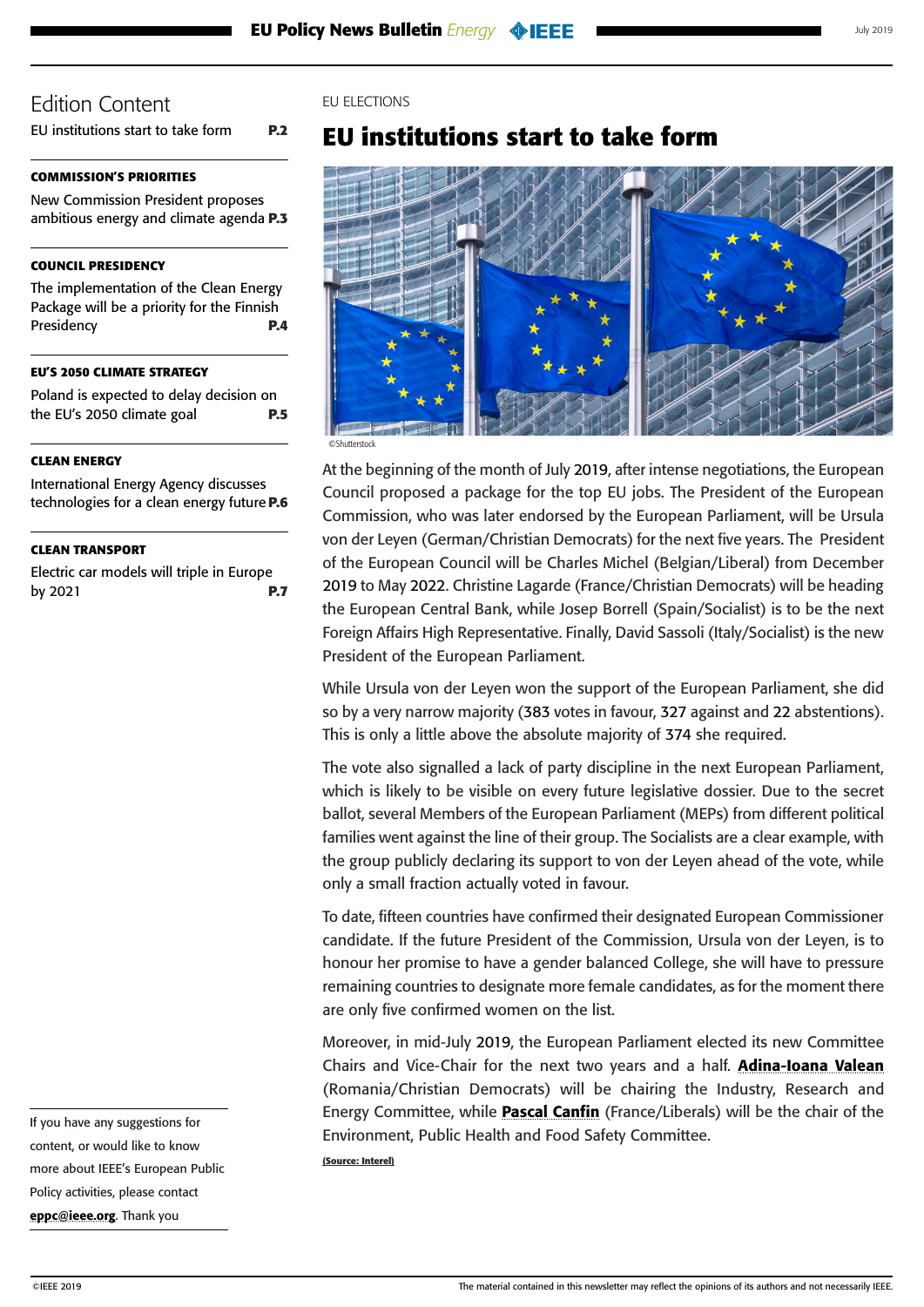<span id="page-2-0"></span>[EU institutions start to take form](#page-1-0) **P.2**

## **COMMISSION'S PRIORITIES**

New Commission President proposes ambitious energy and climate agenda **P.3**

## **[COUNCIL PRESIDENCY](#page-3-0)**

[The implementation of the Clean Energy](#page-3-0)  [Package will be a priority for the Finnish](#page-3-0)  [Presidency](#page-3-0) **P.4**

## **[EU'S 2050 CLIMATE STRATEGY](#page-4-0)**

[Poland is expected to delay decision on](#page-4-0)  [the EU's 2050 climate goal](#page-4-0) **P.5**

## **[CLEAN ENERGY](#page-5-0)**

[International Energy Agency discusses](#page-5-0)  [technologies for a clean energy future](#page-5-0)**P.6**

### **[CLEAN TRANSPORT](#page-6-0)**

[Electric car models will triple in Europe](#page-6-0)  [by 2021](#page-6-0) **P.7**

### COMMISSION'S PRIORITIES

## **New Commission President proposes ambitious energy and climate agenda**



© Alexandros Michailidis / Shutterstock.com

On Wednesday 17 July 2019, Commission President Ursula von der Leyen delivered a **[speech](https://ec.europa.eu/commission/presscorner/detail/en/speech_19_4230)** in front of the European Parliament in which she outlined her energy and climate agenda. She devoted an extensive part of the speech to environmental issues and proposed a **[European Green Deal](https://www.europarl.europa.eu/resources/library/media/20190716RES57231/20190716RES57231.pdf)** to be launched in the first 100 days in office. This new deal will include the first European Climate Law to enshrine the 2050 climate neutrality target, which is still being negotiated by Member States.

She also promised to increase the 2030 energy targets, especially in the field of emissions reductions. The EU currently has a goal of 40% emissions reduction by 2030 and this will be, in principle, increased to 55%, as demanded by the socialists and the liberals. Moreover, she stated that she will also propose to extend the Emissions Trading System to cover the maritime sector and reduce the free allowances allocated to airlines over time, and to introduce a Carbon Border Tax to avoid carbon leakage.

**(Source: Interel)**

more about IEEE's European Public

Policy activities, please contact [eppc@ieee.org](mailto:eppc%40ieee.org?subject=). Thank you

If you have any suggestions for content, or would like to know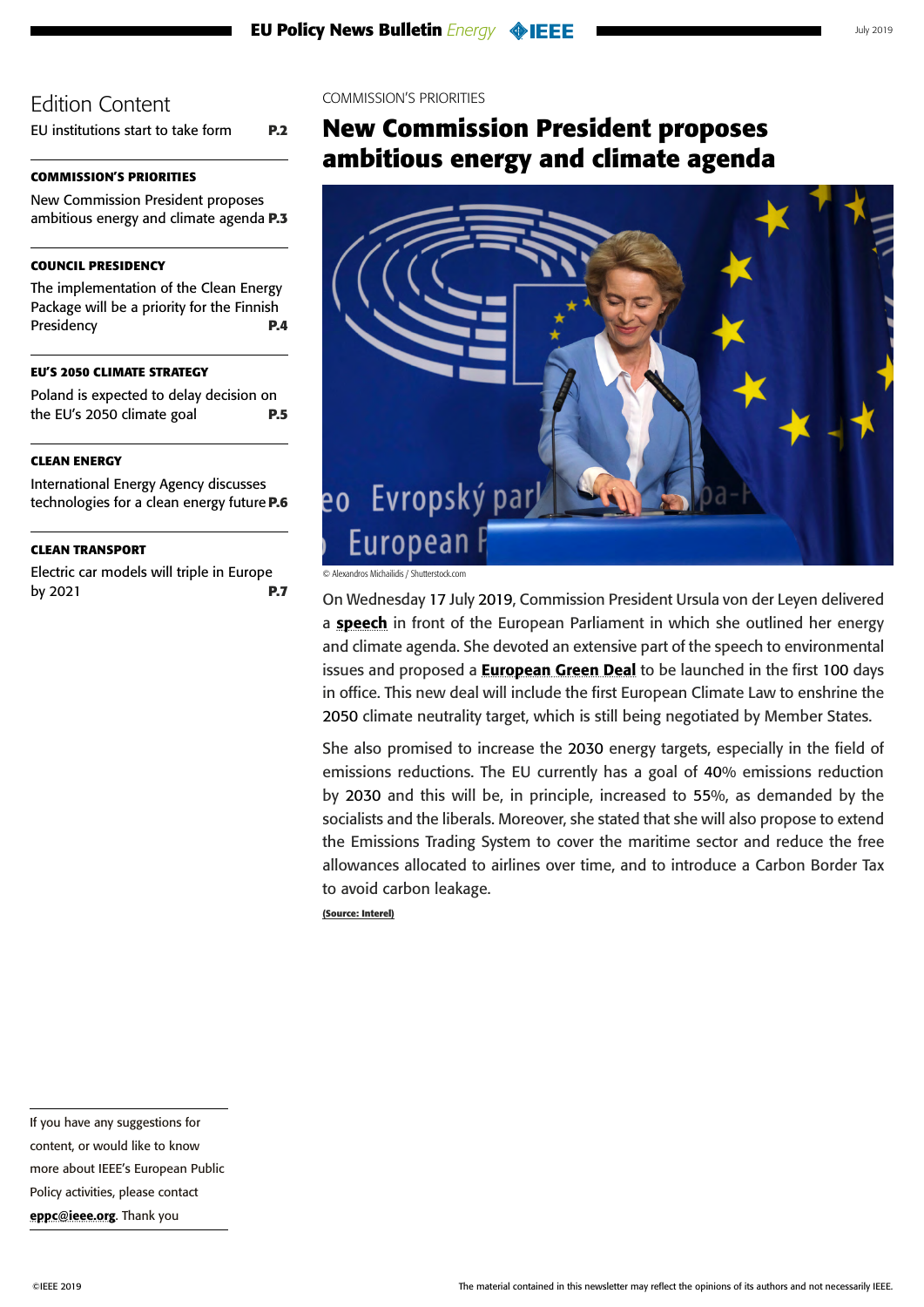<span id="page-3-0"></span>[EU institutions start to take form](#page-1-0) **P.2**

## **[COMMISSION'S PRIORITIES](#page-2-0)**

[New Commission President proposes](#page-2-0)  [ambitious energy and climate agenda](#page-2-0) **P.3**

### **COUNCIL PRESIDENCY**

The implementation of the Clean Energy Package will be a priority for the Finnish Presidency **P.4**

#### **[EU'S 2050 CLIMATE STRATEGY](#page-4-0)**

[Poland is expected to delay decision on](#page-4-0)  [the EU's 2050 climate goal](#page-4-0) **P.5**

### **[CLEAN ENERGY](#page-5-0)**

[International Energy Agency discusses](#page-5-0)  [technologies for a clean energy future](#page-5-0)**P.6**

### **[CLEAN TRANSPORT](#page-6-0)**

[Electric car models will triple in Europe](#page-6-0)  [by 2021](#page-6-0) **P.7**

### COUNCIL PRESIDENCY

## **The implementation of the Clean Energy Package will be a priority for the Finnish Presidency**



©Shutterstock

Riku Huttunen, Director General of the Energy Department at the Finnish Ministry of Economic Affairs and Employment, announced in July 2019 that Finland's Presidency of the Council the EU will **[focus](https://eu2019.fi/en/article/-/asset_publisher/energiaunioni-ja-ilmastoneutraaliutta-edistavat-ratkaisut-painopisteina-energianeuvostossa)** on the implementation of energy legislation and aims to lay down long-term policies especially on climate issues. One of the main objectives of the Presidency will be to conclude and adopt the EU's long-term climate strategy, which aims at making the EU carbon neutral by 2050.

The emphasis of the Presidency will be mainly put on the recently adopted Clean Energy Package, which Member States are starting to implement. Under the governance rules, Member States are required to submit integrated national energy and climate plans (NECPs) to the Commission. The Commission has already assessed the draft NECPs. The specific recommendations published together with the Commission communication will be discussed in the first Transport, Telecommunications and Energy Council of Finland's Presidency on 24 September 2019.

Research, development and innovation funding at EU and national level will also play an important role for the Finnish Presidency as a means to develop and deploy solutions promoting climate neutrality. This will be discussed during the SET-Plan Conference to be held on 13–14 November 2019 in Helsinki, which normally addresses the role of cities and regions in Europe's energy transition.

**(Source: Politico Pro)**

If you have any suggestions for content, or would like to know more about IEEE's European Public Policy activities, please contact [eppc@ieee.org](mailto:eppc%40ieee.org?subject=). Thank you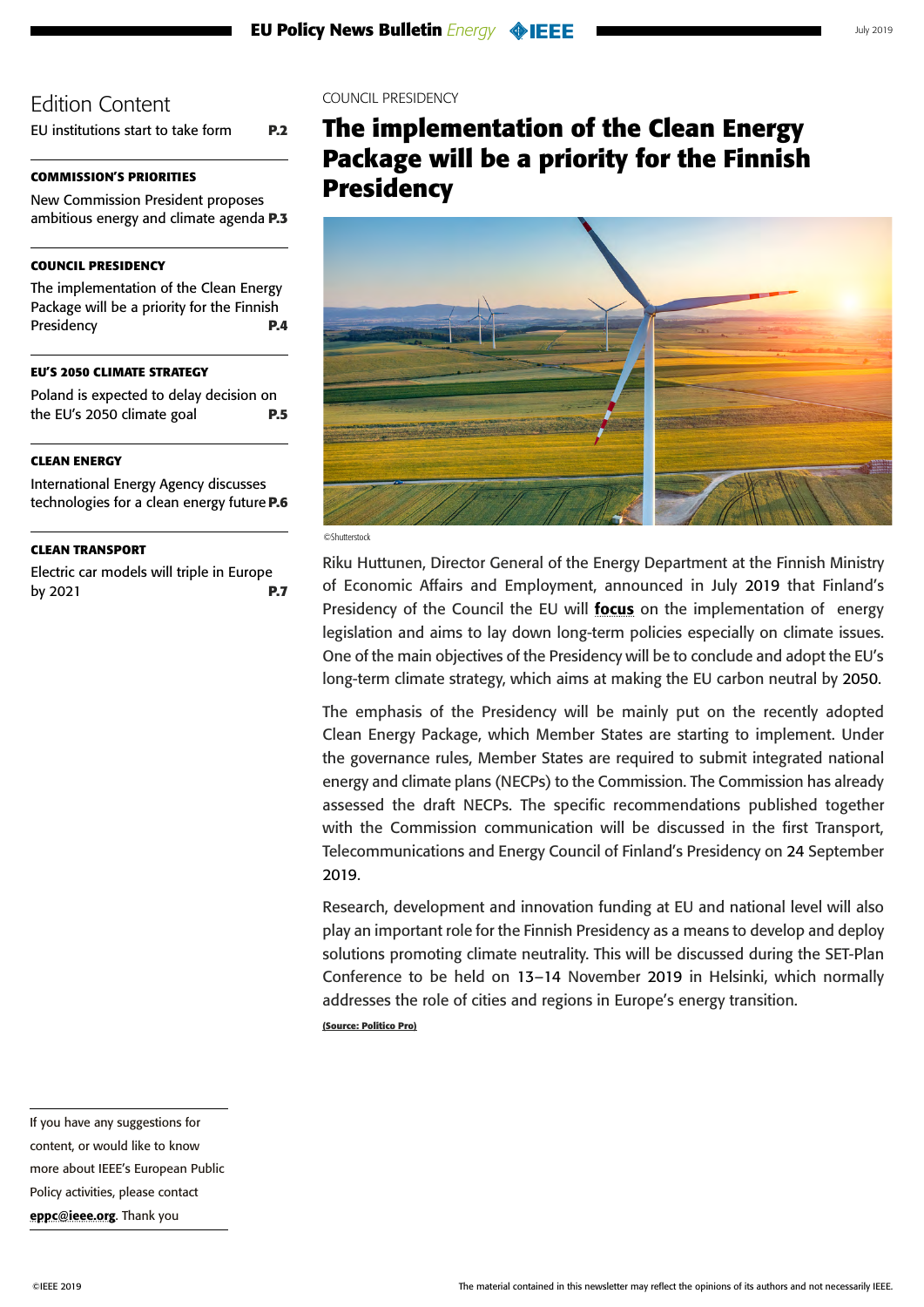<span id="page-4-0"></span>[EU institutions start to take form](#page-1-0) **P.2**

## **[COMMISSION'S PRIORITIES](#page-2-0)**

[New Commission President proposes](#page-2-0)  [ambitious energy and climate agenda](#page-2-0) **P.3**

## **[COUNCIL PRESIDENCY](#page-3-0)**

[The implementation of the Clean Energy](#page-3-0)  [Package will be a priority for the Finnish](#page-3-0)  [Presidency](#page-3-0) **P.4**

### **EU'S 2050 CLIMATE STRATEGY**

Poland is expected to delay decision on the EU's 2050 climate goal **P.5**

## **[CLEAN ENERGY](#page-5-0)**

[International Energy Agency discusses](#page-5-0)  [technologies for a clean energy future](#page-5-0)**P.6**

## **[CLEAN TRANSPORT](#page-6-0)**

[Electric car models will triple in Europe](#page-6-0)  [by 2021](#page-6-0) **P.7**

### EU'S 2050 CLIMATE STRATEGY

## **Poland is expected to delay decision on the EU's 2050 climate goal**





At the last meeting of the European Council in June 2019, Poland was one of the four Member States that did not agree to sign a deal on net zero emissions by 2050. Meanwhile, Finland has already [stated](https://eu2019.fi/en/priorities/climate-leadership) that climate will be a top priority for its 6-month presidency of the Council, with the aim to reach a deal in the European summit in October 2019. However, given the timing of Polish elections in late autumn and simultaneous negotiations over the EU long-term budget this could mean that Poland is unlikely to arrive ready to compromise on that date.

Lidia Wojtal, a former Polish negotiator in the EU, told this month to a climate newspaper that Poland "will not agree to carbon neutrality by October", adding that a deal was more likely to be found at the following European Council meeting in December 2019 or early 2020. Moreover, negotiations over the next EU's long-term budget are expected to be tough, taking into account that Poland faces a 23% cut to "cohesion" funds, which makes them the most negatively impacted EU country in a redistribution of tight funds from east to south.

A new fund proposed by the Commission's President Von der Leyen during her address to the Parliament called "Just Transition Fund" is meant to appease concerns from Poland and other reluctant countries, whose economies are very dependent on coal. This fund is expected to target the regions and people that are most affected by the energy transition and will be part of the new package of Cohesion Funds.

**(Source: Euractiv)**

If you have any suggestions for content, or would like to know more about IEEE's European Public Policy activities, please contact [eppc@ieee.org](mailto:eppc%40ieee.org?subject=). Thank you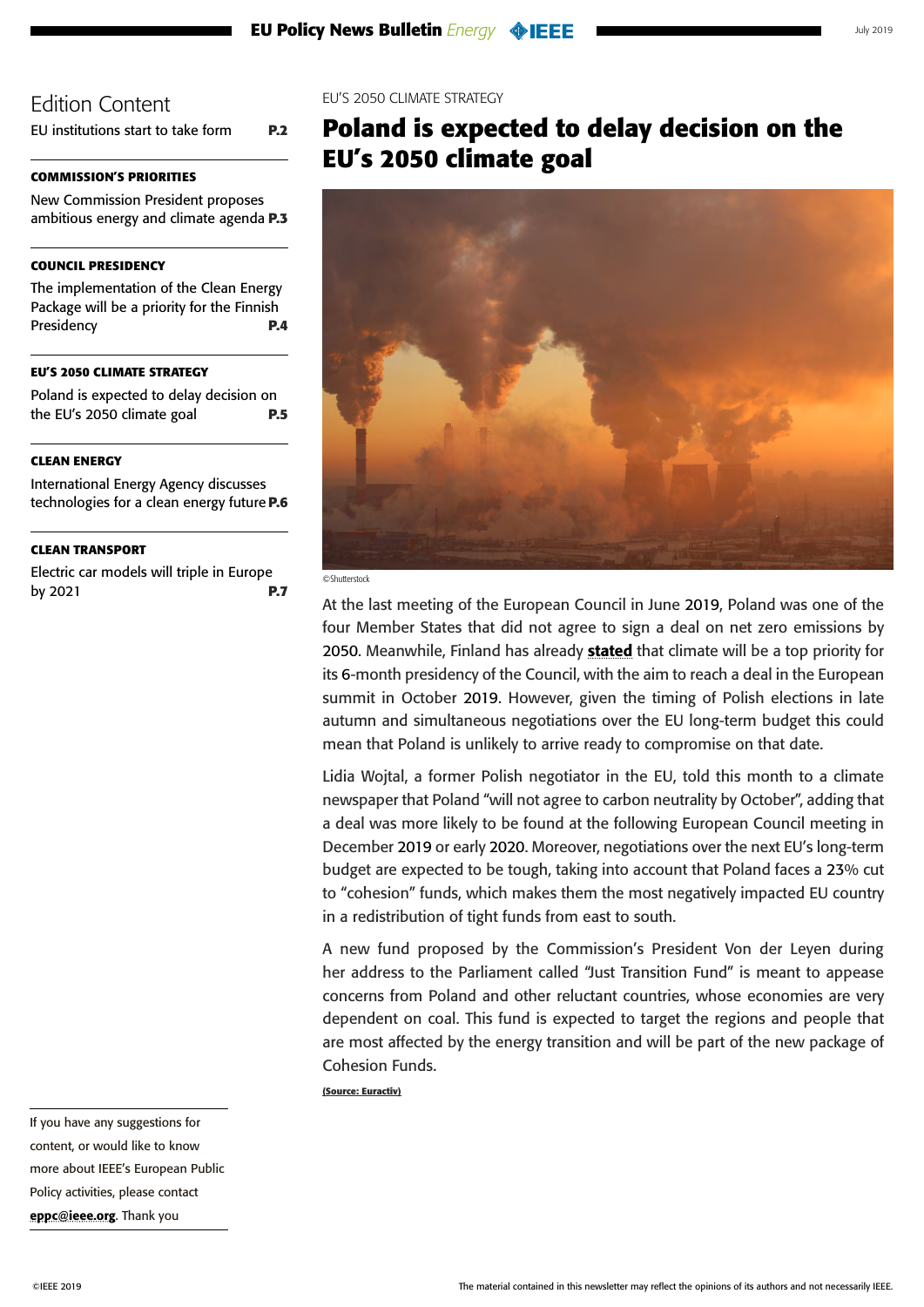<span id="page-5-0"></span>[EU institutions start to take form](#page-1-0) **P.2**

## **[COMMISSION'S PRIORITIES](#page-2-0)**

[New Commission President proposes](#page-2-0)  [ambitious energy and climate agenda](#page-2-0) **P.3**

## **[COUNCIL PRESIDENCY](#page-3-0)**

[The implementation of the Clean Energy](#page-3-0)  [Package will be a priority for the Finnish](#page-3-0)  [Presidency](#page-3-0) **P.4**

### **[EU'S 2050 CLIMATE STRATEGY](#page-4-0)**

[Poland is expected to delay decision on](#page-4-0)  [the EU's 2050 climate goal](#page-4-0) **P.5**

### **CLEAN ENERGY**

International Energy Agency discusses technologies for a clean energy future**P.6**

### **[CLEAN TRANSPORT](#page-6-0)**

[Electric car models will triple in Europe](#page-6-0)  [by 2021](#page-6-0) **P.7**

### CLEAN ENERGY

## **International Energy Agency discusses technologies for a clean energy future**



#### ©Shutterstock

The International Energy Agency (IEA) hosted on 11 July 2019 a discussion among leading global energy sector figures about technologies that can help to bring about a clean energy future, including hydrogen and nuclear power. The discussion addressed two recent major reports from the IEA: Nuclear Power in a Clean [Energy System](https://www.iea.org/publications/nuclear/) and [The Future of Hydrogen: Seizing Today›s Opportunities.](https://www.iea.org/hydrogen2019/)

The report on nuclear power stressed that nuclear power is by far the largest source of low-carbon electricity in both Europe and North America, but many of the plants are ageing. Without effective policies to spur new investment, advanced economies could lose as much as two-thirds of their nuclear capacity in the next 20 years, threatening global climate goals and energy security.

On hydrogen, the report highlighted that this technology, which is currently enjoying unprecedented momentum, can help tackle various critical energy challenges. Hydrogen can offer ways to decarbonise a range of sectors where it is proving difficult to significantly reduce emissions, including long-haul transport, chemicals, and iron and steel. Moreover, hydrogen's ability to store and transport energy could enable renewables to make a greater contribution to the global energy system. However, the report also acknowledges that there have been issues in the past when it comes to scaling up infrastructure and bringing down costs.

**(Source: International Energy Agency + Interel)**

If you have any suggestions for content, or would like to know more about IEEE's European Public Policy activities, please contact [eppc@ieee.org](mailto:eppc%40ieee.org?subject=). Thank you